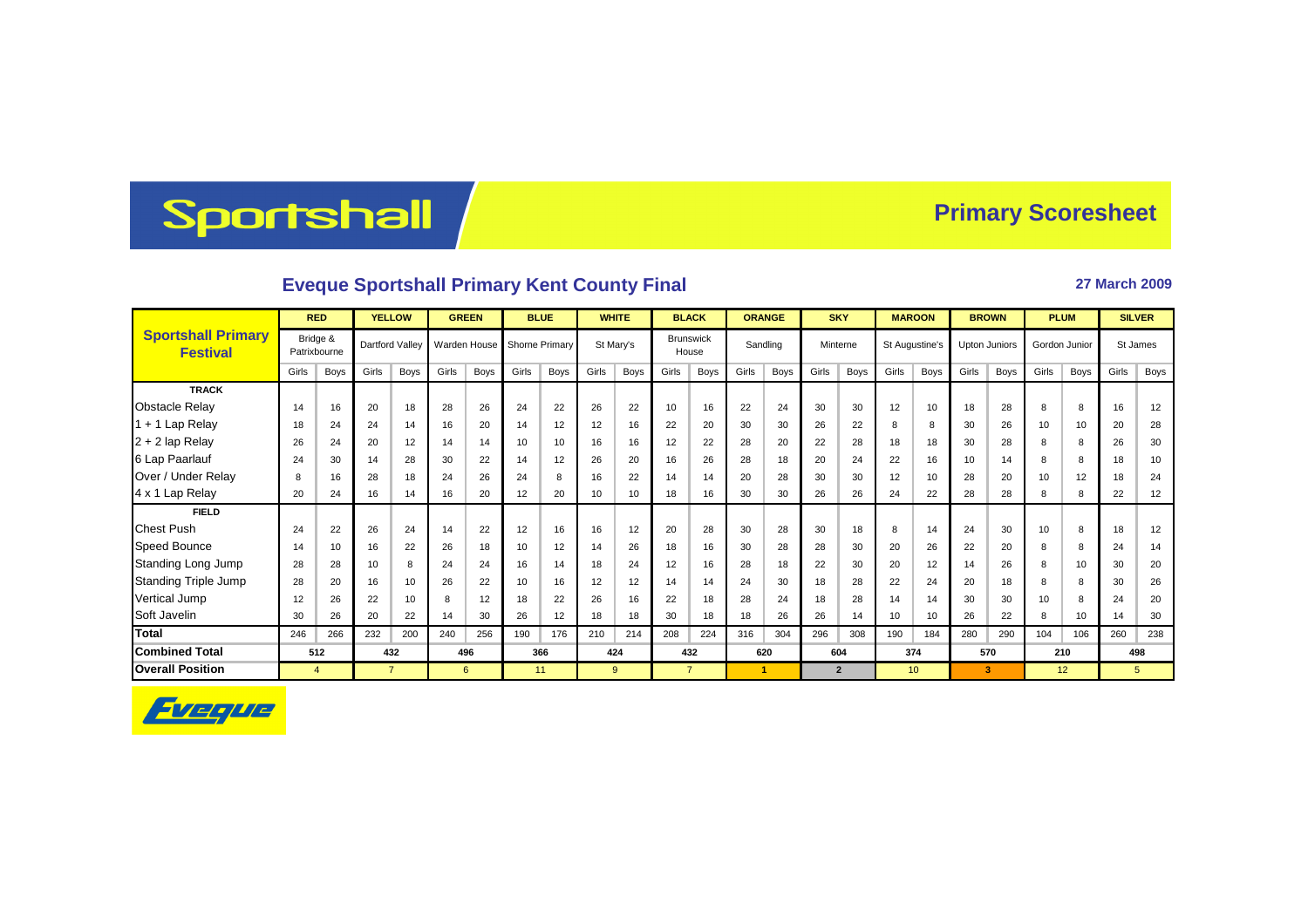| <b>Girls</b>            |                             | <b>Obstacle Relay</b>      |             | 1 + 1 Lap Relay            |                | 2 + 2 Lap Relay                                                 |                  | 6 Lap Paarlauf                      |                  | Over / Under<br>Relay   |                 | 4x1 Lap Relay                       |                   |                 | <b>Girls</b>            |                         |                      | <b>Chest Push</b> |                      | <b>Speed Bounce</b> | Jump               | <b>Standing Long</b>    | <b>Standing Triple</b><br>Jump |                  | <b>Vertical Jump</b> |                            | Soft Javelin         |                         |  |
|-------------------------|-----------------------------|----------------------------|-------------|----------------------------|----------------|-----------------------------------------------------------------|------------------|-------------------------------------|------------------|-------------------------|-----------------|-------------------------------------|-------------------|-----------------|-------------------------|-------------------------|----------------------|-------------------|----------------------|---------------------|--------------------|-------------------------|--------------------------------|------------------|----------------------|----------------------------|----------------------|-------------------------|--|
| Colour                  | Team                        | a (in secs) or<br>position | tion / Poir | ie (in secs) «<br>position | osition / Poir | sec <sub>S</sub><br>position<br>$\mathrel{\mathrel{\mathop:}=}$ | tion / Points    | sec <sub>s</sub> )<br>position<br>€ | Position / Point | e (in secs)<br>position | Position / Poin | e (in secs) <<br>position<br>ie (in | Position / Points | Colour          | <b>Team</b>             |                         | Performances<br>Best | Total Position    | Performances<br>Best | Total / Position    | Best<br>Performanc | Total / Position        | Best<br>Performances           | Total / Position | Best<br>Performances | Total / Position<br>Points | Performances<br>Best | Total / Position        |  |
|                         | οð                          |                            | 9           |                            | 7              |                                                                 | 3                |                                     |                  |                         | 12              |                                     | 6                 |                 | Bridge &<br>Patrixboum  | $\mathbf{1}$            | 6                    | 18.5              | 46                   | 134                 | 1.5                | 5.18                    | 4.2                            | 14.92            | 33                   | 98                         | 11                   | 38                      |  |
| <b>RED</b>              | Patrixboum<br><b>Bridge</b> | 94.9                       |             | 27.4                       |                | 53.2                                                            |                  | 81.8                                | 4                | 84.9                    |                 | 53.9                                |                   | RED             |                         | $\overline{\mathbf{2}}$ | 6.5                  | 4                 | 44                   | 9                   | 1.8                | 2                       | 5.86                           | 2                | 32                   | 10                         | 11                   | 1                       |  |
|                         |                             |                            | 14          |                            | 18             |                                                                 | 26               |                                     | 24               |                         | 8               |                                     | 20                |                 |                         | 3                       | 6                    | 24                | 44                   | 14                  | 1.88               | 28                      | 4.86                           | 28               | 33                   | 12                         | 16                   | 30                      |  |
|                         |                             |                            | 6           |                            | 4              |                                                                 | 6                |                                     | 9                |                         | 2               |                                     | 8                 |                 |                         | $\mathbf{1}$            | 5.75                 | 18.75             | 50                   | 135                 | 1.42               | 4.22                    | 4.72                           | 13.4             | 36                   | 112                        | 10                   | 33                      |  |
| <b>ELLOW</b>            | Dartford<br>Valley          | 90.4                       |             | 26.5                       |                | 55.4                                                            |                  | 84.2                                |                  | 78.2                    |                 | 56.2                                |                   | <b>VELLOW</b>   | Dartford<br>Valley      | $\overline{\mathbf{2}}$ | 5.5                  | 3                 | 44                   | 8                   | 1.2                | 11                      | 4.28                           | 8                | 43                   | 5                          | 12                   | 6                       |  |
| >                       |                             |                            | 20          |                            | 24             |                                                                 | 20               |                                     | 14               |                         | 28              |                                     | 16                |                 |                         | $\mathbf{3}$            | 7.5                  | 26                | 41                   | 16                  | 1.6                | 10                      | 4.4                            | 16               | 33                   | 22                         | 11                   | 20                      |  |
|                         |                             |                            | 2           |                            | 8              |                                                                 | 9                |                                     | $\mathbf{1}$     |                         | 4               |                                     | 8                 |                 |                         | $\overline{1}$          | 5.5                  | 16.25             | 49                   | 145                 | 1.54               | 5                       | 4.86                           | 14.88            | 29                   | 63                         | 12                   | 30                      |  |
| <b>GREEN</b>            | Warder<br>House             | 84.1                       |             | 27.9                       | 56.8           |                                                                 | 78.2             |                                     | 78.6             |                         | 56.2            |                                     | GREEN             | Warden<br>House | $\overline{\mathbf{2}}$ | 5.5                     | 9                    | 49                | 3                    | 1.72                | 4                  | 5.2                     | 3                              |                  | 12                   | 8                          | 9                    |                         |  |
|                         |                             |                            | 28          |                            | 16             |                                                                 | 14               |                                     | 30               | 24                      |                 | 16                                  |                   |                 | 3                       | 5.25                    | 14                   | 47                | 26                   | 1.74                | 24                 | 4.82                    | 26                             | 34               | 8                    | 10                         | 14                   |                         |  |
|                         |                             |                            | 4           |                            | 9              |                                                                 | 11<br>59.6<br>10 | 84.2                                | 9                |                         | 4               |                                     | 10                |                 |                         | $\mathbf{1}$            | 5.5                  | 15.5              | 46                   | 133                 | 1.8                | 4.7                     | 4.81                           | 11.85            | 33                   | 109                        | 14                   | 34                      |  |
| BLUE                    | Shorne<br>Primary           | 88.6                       |             | 28.6                       |                |                                                                 |                  |                                     |                  | 78.6                    |                 | 58.7                                |                   | <b>BLUE</b>     | Shorne<br>Primary       | $\overline{\mathbf{2}}$ | 5.5                  | 10                | 47                   | 11                  | 1.52               | 8                       | 3.5                            | 11               | 40                   | 7                          | 14                   | 3                       |  |
|                         |                             |                            | 24          |                            | 14             |                                                                 |                  |                                     | 14               |                         | 24              |                                     | 12                |                 |                         | $\mathbf{3}$            | 4.5                  | 12                | 40                   | 10                  | 1.38               | 16                      | 3.54                           | 10               | 36                   | 18                         | 6                    | 26                      |  |
| 5<br>WHITE<br>Mary<br>ö |                             |                            | 3           |                            | 10             |                                                                 | 8                |                                     | 3                |                         | 8               |                                     | 11                |                 | ဖ                       | $\overline{1}$          | 6.75                 | 16.75             | 45                   | 134                 | 1.84               | 4.86                    | 3.88                           | 12.65            | 41                   | 116                        | 15                   | 32                      |  |
|                         |                             | 87.4                       |             | 29.7                       |                | 56                                                              |                  | 81.4                                |                  | 81.2                    |                 | 59.9                                |                   | <b>WHITE</b>    | Mary'                   | $\overline{2}$          | 4.75                 | 8                 | 43                   | 9                   | 1.46               | $\overline{\mathbf{r}}$ | 5.08                           | 10               | 34                   | 3                          | 11                   | 7                       |  |
|                         |                             |                            | 26          |                            | 12             |                                                                 | 16               |                                     | 26               |                         | 16              |                                     | 10                |                 | ö                       | 3                       | 5.25                 | 16                | 46                   | 14                  | 1.56               | 18                      | 3.69                           | 12               | 41                   | 26                         | 6                    | 18                      |  |
|                         |                             |                            | 11          |                            | 5              |                                                                 | 10               |                                     | 8                |                         | 9               |                                     | 7                 |                 |                         | $\overline{\mathbf{1}}$ | 5.5                  | 18.25             | 42                   | 137                 | 1.5                | 4.34                    | 3.99                           | 13.11            | 45                   | 112                        | 12                   | 38                      |  |
| <b>BLACK</b>            | Brunswick<br>House          | 95.4                       |             | 26.7                       |                | 57.9                                                            |                  | 83.7                                |                  | 82.9                    |                 | 54.3                                |                   | <b>BLACK</b>    | Brunswick<br>House      | $\overline{2}$          | 7.25                 | 6                 | 49                   | $\overline{7}$      | 1.56               | 10                      | 4.76                           | 9                | 37                   | 5                          | 13                   | 1                       |  |
|                         |                             |                            | 10          |                            | 22             |                                                                 | 12               |                                     | 16               |                         | 14              |                                     | 18                |                 |                         | $\overline{\mathbf{3}}$ | 5.5                  | 20                | 46                   | 18                  | 1.28               | 12                      | 4.36                           | 14               | 30                   | 22                         | 13                   | 30                      |  |
| ш                       |                             |                            | 5           |                            | 1              |                                                                 | $\mathbf{2}$     |                                     | $\overline{2}$   |                         | 6               |                                     | 1                 |                 |                         | $\overline{1}$          | $\overline{7}$       | 19.75             | 56                   | 158                 | 1.62               | 5.18                    | 4.81                           | 14.77            | 32                   | 118                        | 10                   | 32                      |  |
| <b>ORANG</b>            | Sandling                    | 90.3                       |             | 25.4                       |                | 51.6                                                            |                  | 78.8                                |                  | 79.5                    |                 | 50.6                                |                   | ORANGE          | Sandling                | $\overline{\mathbf{2}}$ | 6.5                  | $\mathbf{1}$      | 53                   | -1                  | 1.72               | $\overline{2}$          | 5.3                            | 4                | 38                   | 2                          | 12                   | $\overline{\mathbf{r}}$ |  |
|                         |                             |                            | 22          |                            | 30             |                                                                 | 28               |                                     | 28               |                         | 20              |                                     | 30                |                 |                         | 3                       | 6.25                 | 30                | 49                   | 30                  | 1.84               | 28                      | 4.66                           | 24               | 48                   | 28                         | 10                   | 18                      |  |
|                         |                             |                            | 1           |                            | 3              | 53.5                                                            | 5                | 82.8                                | 6                | 73.9                    | 1               | 52.4                                | 3                 |                 | Minterne                | $\overline{\mathbf{1}}$ | 7.75                 | 19.75             | 56                   | 154                 | 1.72               | 4.98                    | 4.8                            | 14.46            | 40                   | 109                        | 11                   | 34                      |  |
| $\frac{8}{10}$          | Minteme                     | 83.8                       |             | 26.4                       |                |                                                                 |                  |                                     |                  |                         |                 |                                     | 26                | <b>SKY</b>      |                         | $\overline{\mathbf{2}}$ | 6                    | $\mathbf{1}$      | 52                   | $\overline{2}$      | 1.6                | 5                       | 4.96                           | $\overline{7}$   | 39                   | $\overline{7}$             | 12                   | $\mathbf{3}$            |  |
|                         |                             |                            | 30          |                            | 26             |                                                                 | 22               |                                     | 20               |                         | 30              |                                     |                   |                 |                         | 3                       | 6                    | 30                | 46                   | 28                  | 1.66               | 22                      | 4.7                            | 18               | 30                   | 18                         | 11                   | 26                      |  |
|                         | Augustine's                 |                            | 10          |                            | 12             |                                                                 | 7                |                                     | 5                |                         | 10              |                                     | 4                 | <b>MAROON</b>   | St<br>Augustine's       | $\overline{1}$          | 6                    | 14.5              | 50                   | 138                 | 1.5                | 4.96                    | 5.68                           | 14.58            | 26                   | 106                        | $\overline{7}$       | 24                      |  |
| <b>MAROON</b>           | ö                           | 95.2                       |             | 33                         |                | 55.7                                                            |                  | 82.2                                |                  | 83.6                    |                 | 53.5                                |                   |                 |                         | $\overline{\mathbf{2}}$ | 3.75                 | 12                | 52                   | 6                   | 1.72               | 6                       | 4.2                            | 5                | 32                   | 9                          | 10                   | 11                      |  |
|                         |                             |                            | 12          |                            | 8              |                                                                 | 18               |                                     | 22               |                         | 12              |                                     | 24                |                 |                         | 3                       | 4.75                 | 8                 | 36                   | 20                  | 1.74               | 20                      | 4.7                            | 22               | 48                   | 14                         | $\overline{7}$       | 10                      |  |
|                         |                             |                            | 7           |                            | 1              |                                                                 | 1                |                                     | 11               |                         | 2               |                                     | 2                 |                 |                         | $\overline{\mathbf{1}}$ | 7.25                 | 18.5              | 46                   | 142                 | 1.4                | 4.5                     | 4.62                           | 14.5             | 44                   | 131                        | 9                    | 34                      |  |
| <b>BROWN</b>            | Juniors<br>Upton            | 90.5                       |             | 25.4                       |                | 51.3                                                            |                  | 85.6                                |                  | 78.2                    |                 | 51.9                                |                   | <b>BROWN</b>    | Upton<br>Juniors        | $\overline{\mathbf{2}}$ | 6                    | 4                 | 46                   | 5                   | 1.6                | 9                       | 4.84                           | 6                | 43                   | 1                          | 11                   | 3                       |  |
|                         |                             |                            | 18          |                            | 30             |                                                                 | 30               |                                     | 10               |                         | 28              |                                     | 28                |                 |                         | 3                       | 5.25                 | 24                | 50                   | 22                  | 1.5                | 14                      | 5.04                           | 20               | 44                   | 30                         | 14                   | 26                      |  |
|                         |                             |                            | 12          |                            | 11             |                                                                 | 12               |                                     | 12               |                         | 11              |                                     | 12                |                 |                         | $\mathbf{1}$            | 5                    | 14.75             | 47                   | 130                 | 1.42               | $\overline{4}$          | 3.8                            | 10.56            | 29                   | 84                         | 5                    | 14                      |  |
| <b>PLUM</b>             | Gordon<br>Junior            | 97.8                       |             | 32.6                       |                | 60                                                              |                  | 92.9                                |                  | 84.6                    |                 | 60.9                                |                   | <b>PLUM</b>     | Gordon<br>Junior        | $\overline{\mathbf{2}}$ | 5                    | 11                | 50                   | 12                  | 1.32               | 12                      | 3.6                            | 12               | 23                   | 11                         | 3                    | 12                      |  |
|                         |                             |                            | 8           |                            | 10             |                                                                 | 8                |                                     | 8                |                         | 10              |                                     | 8                 |                 |                         | 3                       | 4.75                 | 10                | 33                   | 8                   | 1.26               | 8                       | 3.16                           | 8                | 32                   | 10                         | 6                    | 8                       |  |
| œ                       | James                       |                            | 8           |                            | 6              |                                                                 | 3                |                                     | 7                |                         | 7               |                                     | 5                 |                 | James                   | $\overline{1}$          | 6                    | 17.25             | 53                   | 144                 | 1.68               | 5.3                     | 4.5                            | 15.38            | 33                   | 114                        | 11                   | 30                      |  |
| <b>SILVER</b>           |                             | 91                         |             | 27                         |                | 53.2                                                            |                  | 83.2                                |                  | 80.6                    |                 | 53.7                                |                   | <b>SILVER</b>   | の                       | $\overline{\mathbf{2}}$ | 6                    | 7                 | 50                   | 4                   | 1.82               | $\mathbf{1}$            | 5.56                           | 1                | 42                   | 4                          | 11                   | 9                       |  |
|                         | öδ                          |                            | 16          |                            | 20             |                                                                 | 26               |                                     | 18               |                         | 18              |                                     | 22                |                 |                         | $\mathbf{3}$            | 5.25                 | 18                | 41                   | 24                  | 1.8                | 30                      | 5.32                           | 30               | 39                   | 24                         | 8                    | 14                      |  |

Sportshall

**Girls Track Events Girls Field Events**